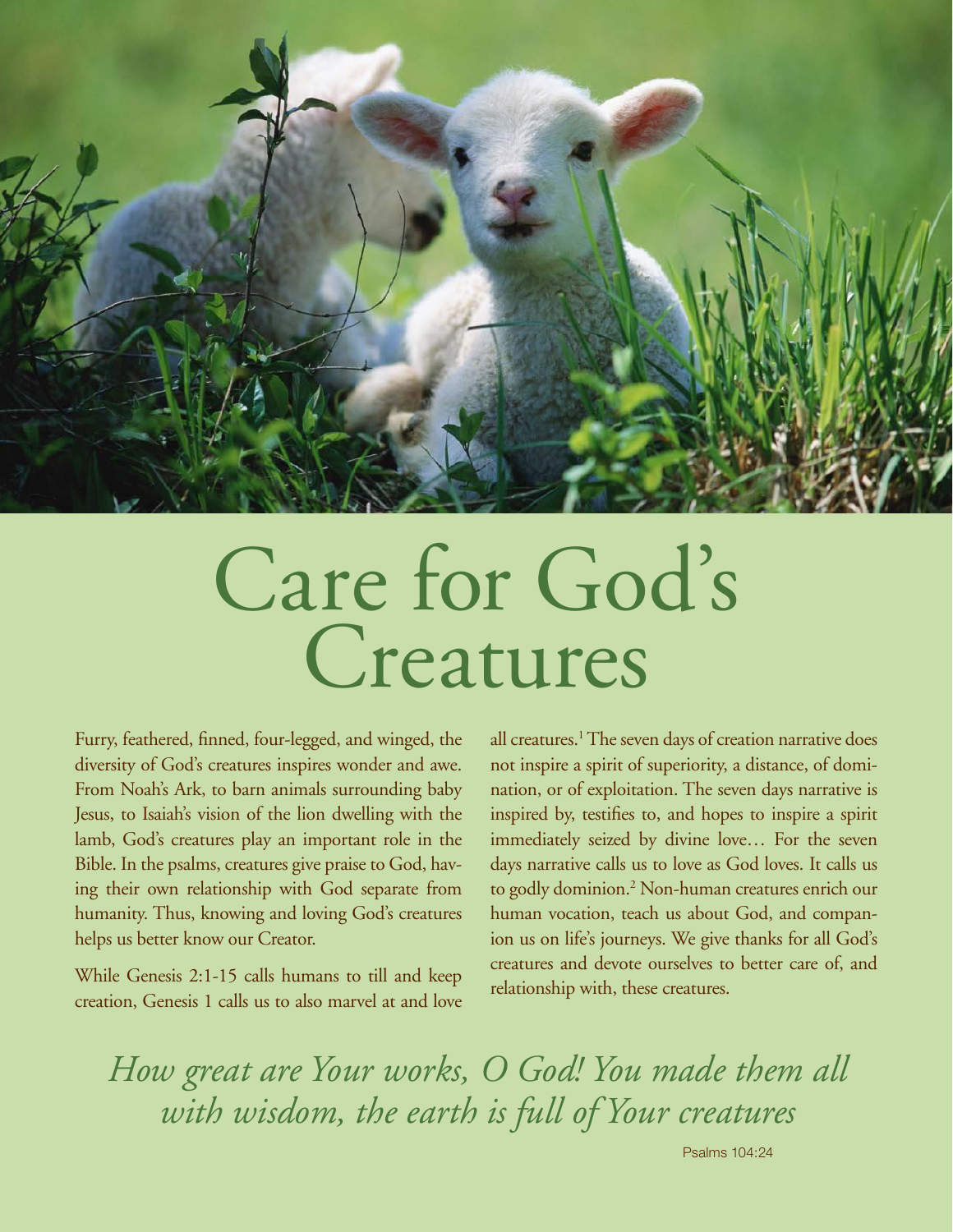#### **Background**

In Genesis 1:26, God completes the sixth day of creation and declares that humans should have dominion over "fish in the sea and birds in the sky, over the livestock and all the wild animals, and over all the creatures that move along the ground." In this vision, humans are to work for the care, wellbeing, and freedom of God's creatures. Unfortunately, in too many cases, humankind has engaged in domination, rather than careful dominion.<sup>3</sup> Today, we must work to restore right relationship with God's creatures.

#### Faithful Companions

One of the most intimate ways many of us get to know God's creatures is through our relationships with pets. Accepting responsibility to feed, exercise, and maintain the health of another creature is one way to live out the Genesis call to dominion. Being the caretaker of a pet is a significant responsibility that lasts for the duration of a pet's life. Yet, we get a lot from keeping pets. Pets can be educational as they teach empathy and other life lessons. They teach reciprocity of relationship. Pets are also therapeutic from providing opportunities for calming touch, laughter at their antics, or even interaction as trained therapy animals. Quality time with pets reminds us that we, too, are God's embodied creatures who need care and playtime. Pets are often adept at demonstrating how to embrace Sabbath time, appreciate a good meal, express joy, or show affection.

#### *Has spending time with one of God's creatures taught you anything about yourself?*

#### The Humility to Learn from Other Creatures

God's creatures can be spiritual teachers. Each creature demonstrates a set of virtues we can admire: the teamwork of the ant, the loyalty of the elephant, the playfulness of the dolphin. Creatures can also help us find technical solutions to problems. We can learn from ways creatures facilitate chemical reactions without emitting toxic pollution, or how ecosystems ensure nothing is wasted. Chemists and engineers are increasingly becoming interested in bio-mimicry, imitating nature's solutions to technical problems. Find a video about bio-mimicry at **[www.creationjustice.org/creatures](http://www.creationjustice.org/creatures)**.

*Do you have a problem, either spiritual or technical, that one of God's creatures might give you insights into solving?* 



#### Ecosystems: God's Elegant and Fragile Web of Life

Creation thrives on diversity. Ecosystems are elegant interconnected feedback loops where nothing is wasted. Each creature has intrinsic worth and serves a purpose in an ecosystem.

Today, the average person who lives in the United States spends the vast majority of their time indoors. It is easy to forget that we are part of an ecosystem and that we depend on it. Remembering the needs—and the value of an ecosystem is not easy when we feel disconnected from the natural world. Meanwhile, valuable habitats have been lost forever because developers failed to consider the true costs. Now, scientists and economists are identifying a financial value of the natural world: ecosystem services. Find a video about ecosystem services at **[www.creationjustice.org/creatures](http://www.creationjustice.org/creatures)**.

*What is the gift that one of God's creatures is to you? How would you describe that gift's value?*

<sup>&</sup>lt;sup>1</sup>Greenway, William N A Jr. "To love as God loves: the spirit of dominion." Review & Expositor 108, no. 1 (2011): 86.

<sup>2</sup> Greenway, William N A Jr. "To love as God loves: the spirit of dominion." Review & Expositor 108, no. 1 (2011): 101.

<sup>&</sup>lt;sup>3</sup> Greenway, William NA Jr. "To love as God loves: the spirit of dominion," Review and Expositer 108, no.1 (2011): 23-36.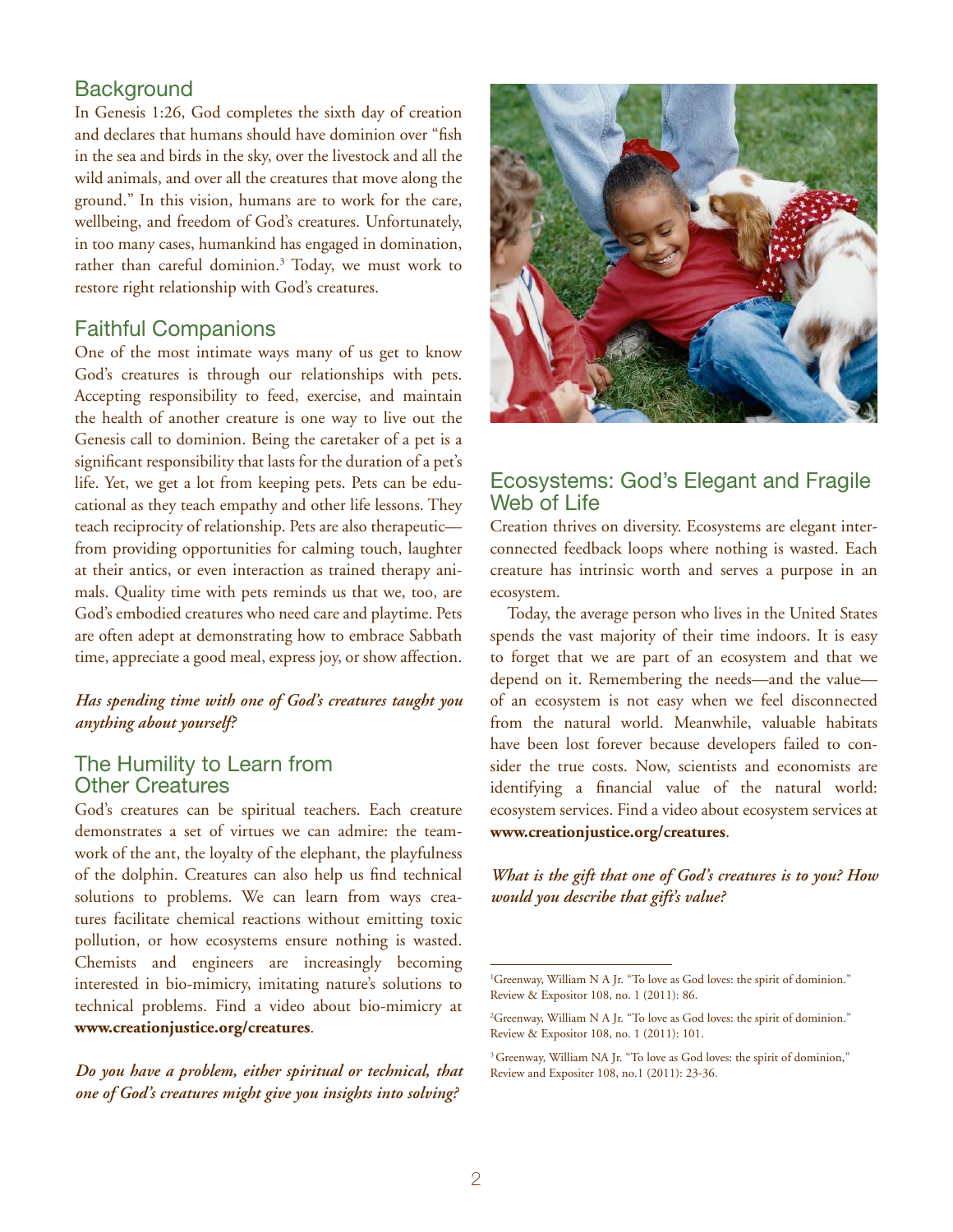#### Endangered Species

Scientists are telling us Earth is in the middle of a mass extinction event. Over-fishing and over-hunting, habitat destruction, climate change, and other factors now threaten the existence of one in five species. When a species becomes extinct, the wisdom that creature could impart, all the creature gave to its ecosystem, and the particular way it glorified God by its very existence is lost forever. As God has charged us with dominion, species protection is in our hands.

In the United States, the Endangered Species Act has served as the "Noah's ark" of our time, ensuring protection for creatures in peril. The ark in the Genesis flood narrative is how, God "remembers" (i.e., holds, keeps, protects, cares for) "all the wild animals and all the domestic animals" (Gen. 8:1). Today, we are called to be mindful of all creatures, and to take stock of their presence.

*How will we find ways to prioritize other species? Will we do this at the expense of human convenience or material advantage?*

"The fate of humans and the fate of the animals are the same: as one dies so does the other; both have the same breath." Ecclesiastes 3:19

# BIBLE STUDY & SERMON STARTERS

#### Our Place in Creation

In Genesis 1 humanity was given responsibility over "the fish of the sea and over the birds of the sky and over the cattle and over all the earth, and over every creeping thing that creeps on the earth" (Genesis 1:26).

God told Job to go to animals for wisdom, "Ask the beasts, and let them teach you; and the birds of the heavens, and let them tell you" (12:7) and remonstrated Job with the details of how God created all that exists (38-39). Jesus lifts up God's care for the birds of the air to demonstrate God's certain care for humans (Matthew 6:26-30). Perhaps humans were created last in Genesis and added last to the praise chorus in Psalm 148 to remind us, as Job was reminded, that we are not the center of the universe.

#### Let All that Have Breath Praise God

In Genesis 1 "in the beginning" God created the heavens and the earth, birds and sea monsters, cattle and creeping things, and finally humanity—and called it all very good. Psalm 148 remembers the order of God's creative process, celebrates the goodness of creation, and calls all creation to praise the Creator. In Psalm 148, "Young men and women

alike, old and young together" join in praise with "sea monsters and wild animals and all cattle, creeping things and flying birds" because "God commanded and they were created." The voices in the chorus of praise include not only people and creatures, but also the sun, moon and stars, water and mountains, trees and weather. The circle of praise grows with every line to encompass all that God created in heaven and on earth.

#### **QUERIES**

*In Quaker traditions, queries are a tool to spur reflection, both alone and shared.* 

*Does our reverence for God include reverence for God's creatures?*

*Do we live in respectful relationship with non-human life? How can we build a cooperative inter-reliance with other species?*

*Can we release our commerce-driven timelines to live with a better sense of life cycles and seasons within community?*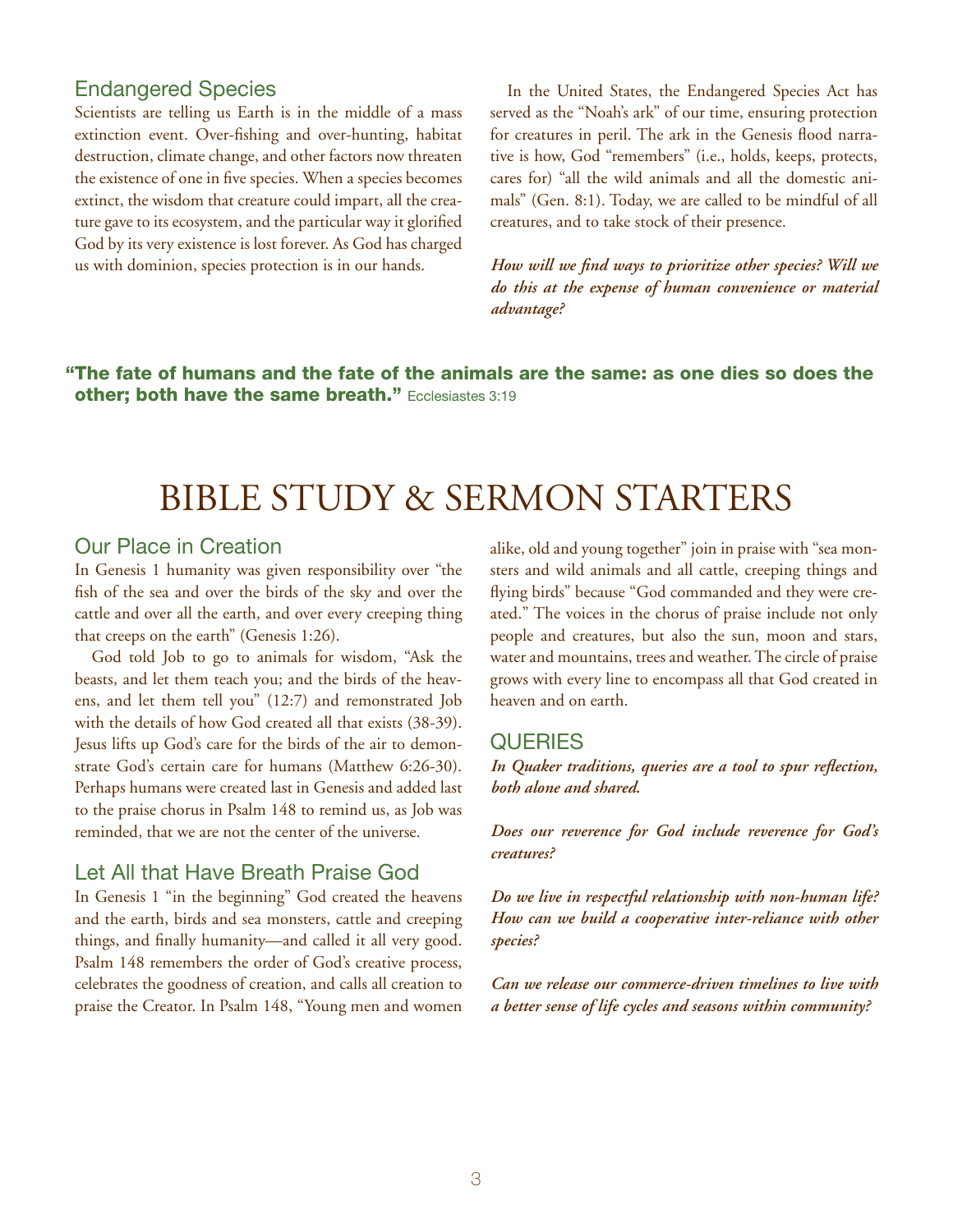"If I spent enough time with the tiniest creature—even a caterpillar—I would never have to prepare a sermon, so full of God is every creature." Meister Eckhardt

## Featured Creatures

*Take action for creatures at: [www.creationjustice.org/creatures](http://www.creationjustice.org/creatures)*

#### Porcupine Caribou of the Arctic National Wildlife Refuge

For centuries, the Gwich'in people have lived alongside the porcupine caribou and relied on them for sustenance. The Gwich'in people call the caribou's birthing grounds "the sacred place where life begins." Caribou have become scarce as they face the dual threats of climate change and habitat disruption. Christian communities stand with the Gwich'in people to protect their ancestral home and the caribou.

#### **Bats**

We are called to love all God's creatures, but some find it difficult to love bats. Historically, bats invoked reactions of fear. Yet the truth is that bats do a lot of good and little to no harm. Today, bats are struggling for their lives against climate change, habitat loss, and a fungal disease called white nose syndrome. Churches and home owners can mount bat houses outdoors, and plant night-blooming flowers. Luckily for us, bats enjoy eating mosquitos!





#### Bees

Our access to food and clean air is directly connected to the wellbeing of bees. Yet, these humble pollinators are in big trouble. Habitat destruction, pesticides, air pollution, and climate change threaten their survival.

We can help bees by reducing the amount of toxic pesticides we use—both as individuals and as a society. In particular, watch out for anything labeled as a "neonicotinoid," which is a known toxin to honeybees. It is also helpful to mitigate loss of safe food sources for bees by planting gardens with native plants, which can nourish a diversity of pollinators.

#### Chicken, cows, fish and more

Some Christians abstain from eating animals and animal products, and others make careful choices to only consume animals that were raised sustainably and ethically. Current factory-farming and feedlots can lead to situations of animal abuse that fly in the face of God's care and intention for God's creatures. We can learn from many cultures including biblical ancestors—to honor the life of animals, to embrace ethical principles related to eating them, and to give humble thanks for any sacrifice of life.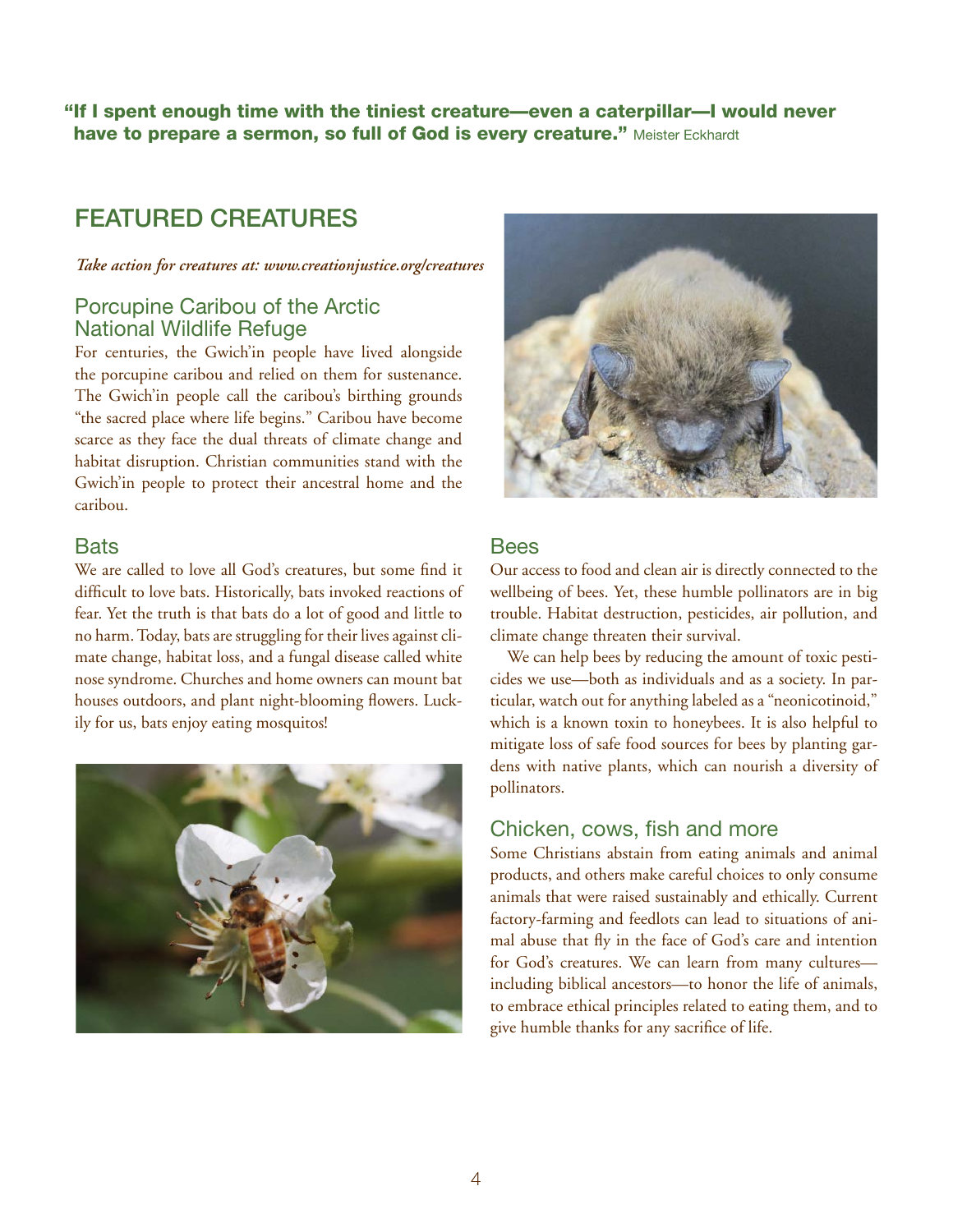# A Blessing of the Animals Ceremony

**One:** We gather here today in the beauty of creation and give thanks that we have been made partners in the caretaking of this world. We gather here today alongside the creatures of the earth; Those that fly overhead, Those that creep below on the ground, Those who bring joy to our homes, Those that fill us with awe and delight.

**Many:** We gather here today as a part of creation, filled with the breath of God and made of the dust of the earth.

**One:** May God bless the animals of the earth and sea and air with security of habitat, plentiful food and clean water. May God bless creatures that are endangered with our concern and protection. May God bless our efforts to ensure that no creature is exploited or forgotten.

**Many:** We ask God's blessings for all creatures of the earth, those known to us and those yet to be discovered.

**One:** May God bless the animals that provide service to us. Protect animals that assist our police and armed forces, as well as those who serve the blind and those with physical or mental illness.

**Many:** We ask God's blessing for the interdependent web of creation, and to make us mindful of all the ways we depend on animals.

**One:** May God bless companion animals. We give thanks for the comfort, play, and joy they bring us. May God bless the memories of beloved pets that have died.

Bishop Richard Graham of the DC Metro Synod of the Evangelical Lutheran Church in America blesses Hopper. **Many:** We ask God to keep all of creation in divine arms of redemptive love.

**Many:** May God make us instruments of God's peace; Where there is hatred, let us sow love; Where there is injury, pardon; Where there is doubt, faith; Where there is despair, hope; Where there is darkness, light; Where there is sadness, joy.

**All:** Let us be a consoling, understanding, loving, and forgiving people toward all of God's creation.

#### *A Time of Blessing*

Congregants are invited to bring a pet, or a photo of a pet (living or passed), for a blessing. Children may bring a stuffed animal if they wish.

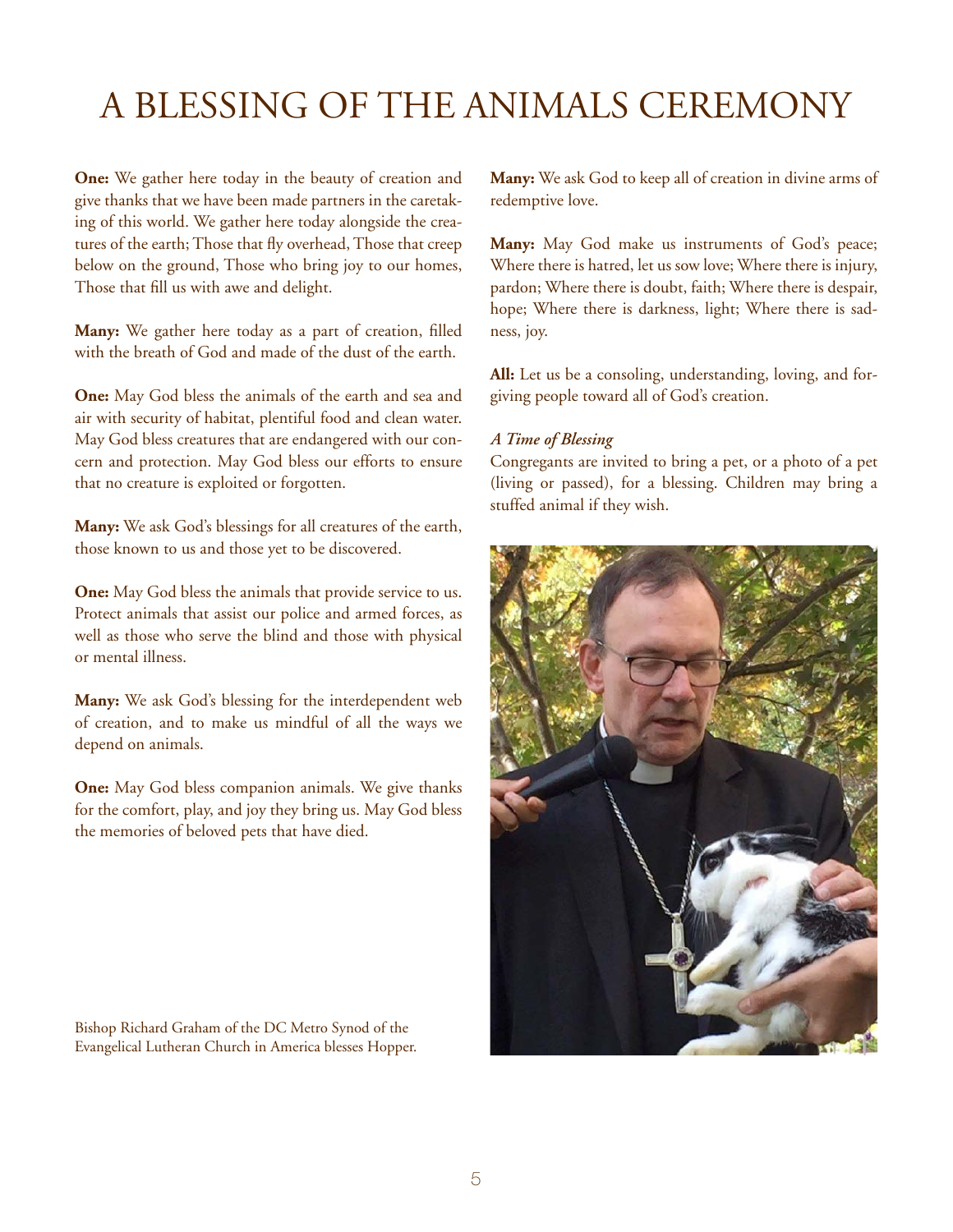# TAKE ACTION

#### *Find resources at [www.creationjustice.org/creatures](http://www.creationjustice.org/creatures)*

#### Be aware of your role and choices in the eco-system

Mindfulness that we are part of an interdependent web of life is the first step. Go outside. Start a nature journal. Local wildlife and watershed groups as well as national, state, and local park leaders can help. Go to **[www.findyourpark.org](http://www.findyourpark.org)** to make the connection.

Consider your lifestyle choices and what impact they have on God's creatures: what you buy, what you eat, where you build, where you vacation. Discern areas where you can improve your role and relationship with animals.



Kids participate in building a bat house. And more and more.

### Engage in creature counting

Scientists need help understanding what is happening to God's creatures. Engage in species observation and counting through your local wildlife or watershed organization. Let us know at **[info@creationjustice.org](mailto:info%40creationjustice.org?subject=)**.

#### Create habitat at church and at home.

Build a bat house. Installing a bat house on church or home property provides habitat, and natural mosquito control.

Plant a garden to feed pollinators. This balances natural beauty with meeting food and habitat needs for bees, butterflies and more.

#### Pray and speak for threatened and endangered species.

Get on Social Media: Howl, roar, hoot, splash, and hiss for God's threatened and endangered species. Take a photo or video of animal noises to "speak for" an endangered species you care about. Post to **#BlesstheAnimals** and **#EndangeredSpecies**. Tag Creation Justice Ministries **[@CreationJustice](http://twitter.com/CreationJustice)** so we can share it.

Host a Blessing of the Animals: While suitable for any time of year, many Christian communities organize them in honor of the Feast of St. Francis of Assisi in October. Share photos at **#BlesstheAnimals**

Contact policy-makers. Policy-makers at every level need to hear about protecting God's creatures. Advocate for the Endangered Species Act, for better animal welfare standards in the food industry, for laws that prevent seafood fraud and combat over-fishing, and for conservation of habitats,



Each year, Creation Justice Ministries offers resources to equip churches to celebrate Earth Day. Creation Justice Ministries educates, equips, and mobilizes its 38 member communions and denominations, congregations, and individuals to do justice for God's planet and God's people. Learn more at **[www.creationjustice.org](http://www.creationjustice.org)**